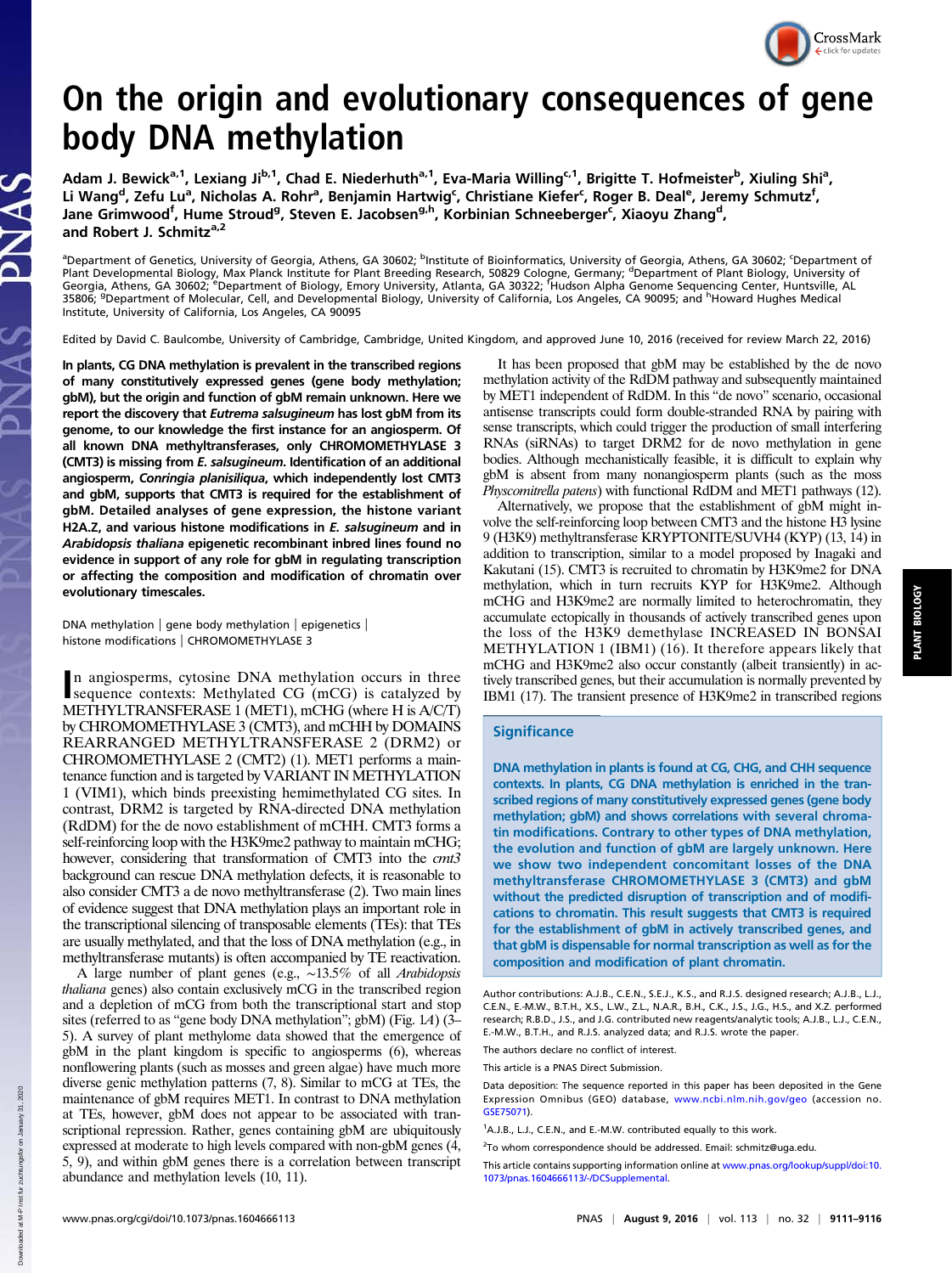

Fig. 1. CMT3 and gbM are absent in E. salsugineum. (A and B) Metagene plots of DNA methylation across (A) gene bodies and (B) repeats including 4 kb up- and downstream. TTS, transcriptional termination site. (C) A syntenic block of sequence is shared between A. thaliana and E. salsugineum. The black box in the A. thaliana block indicates the location of CMT3, which is absent in E. salsugineum. The red shaded areas indicate regions of shared synteny. (D) Boxplot representation of methylation levels of individual methylated cytosines within each sequence context. (E) A bar plot of methylation levels at symmetric CHG methylated sites in A. thaliana, cmt3-11t, and E. salsugineum. (F) Density plot representation of CMT3-dependent versus CMT3-independent CHG methylation.

could trigger CMT3-dependent methylation of CHG and other contexts. The MET1 pathway would then maintain rare methylation of CG sites in an H3K9me2-independent manner. Consistent with this possibility, gbM-containing genes are preferred targets for hypermethylation in the ibm1 mutant (16). Last, in support of a role for CMT3 in this model, CMT3 is only present in angiosperms, which coincides with the emergence of gbM in the plant kingdom (6, 17).

The difficulty in addressing the origin of gbM is twofold. First, gbM is unaffected by the loss of RdDM or CMT3 in the short term, indicating that the maintenance activity of MET1 is sufficient for the persistence of gbM over extended periods of time. Second, once gbM is lost in the met1 mutant, it does not immediately return when MET1 is reintroduced by crossing, indicating that the establishment of gbM is a stochastic process that requires many generations (18).

Here we describe the results from a comparative epigenomics approach, where we sought to identify natural variation in plant methylomes ([SI Appendix](http://www.pnas.org/lookup/suppl/doi:10.1073/pnas.1604666113/-/DCSupplemental/pnas.1604666113.sapp.pdf), Table S1) that were associated with genetic changes in key genes in DNA methylation pathways. The methylomes of the vast majority of the plant species are similar to  $A$ . *thaliana*, with high levels of mCG/mCHG/mCHH colocalized to repetitive sequences and gbM in moderately expressed genes (19). The only exception was Eutrema salsugineum (accession Shandong), a member of the Brassicaceae family that shares a common ancestor with A. thaliana and Brassica spp. ~47 and 40 million y ago, respectively (20). Comparisons between the E. salsugineum methylome and those of other plants revealed two major differences. First, E. salsugineum has lost gbM (Fig. 1A). In contrast to other species where thousands of active genes contained gbM (e.g., 4,934 in A. thaliana), only 103 E. salsugineum genes contained gbM based on our identification criteria (Methods and [Dataset S1\)](http://www.pnas.org/lookup/suppl/doi:10.1073/pnas.1604666113/-/DCSupplemental/pnas.1604666113.sd01.xlsx). A closer inspection of these 103 loci revealed that the distribution of mCG in these loci was not representative of gbM genes in other angiosperms (Fig. 2). Importantly, mCG was present at high levels in repetitive sequences in E. salsugineum, indicating that the absence of gbM in its genome was not due to the loss of MET1 activity (Fig. 1B). Second, the mCHG level in E. salsugineum repetitive sequences was much lower compared with other plant species (Fig.  $1B$ ). To further validate these results, we performed MethylC sequencing (MethylC-seq) using an additional E. salsugineum accession (Yukon), and the results showed that it too has lost gbM (Fig. 2 and *[SI Appendix](http://www.pnas.org/lookup/suppl/doi:10.1073/pnas.1604666113/-/DCSupplemental/pnas.1604666113.sapp.pdf)*, Fig. S1). A detailed analysis of E. salsugineum genes identified homologs of all known DNA methyltransferases in A. thaliana (e.g., MET1, CMT2, and DRM2), with the exception of CMT3. In addition, a comparison of the genomic regions between E. salsugineum syntenic to the A. thaliana CMT3 locus found no evidence for CMT3-related sequences at the syntenic location (Fig. 1C).

The methylome of E. salsugineum, with lower mCHG levels in repeats and a complete loss of gbM, was unique compared with 86 A. thaliana mutants for which methylome data are available (18). The absence of CMT3 from E. salsugineum is consistent with two characteristics of mCHG in its genome. First, the methylation level at individual CHG sites was significantly lower than any other species and was similar to the A. thaliana cmt3 mutant (Fig. 1D). Second, because CHG is symmetrical, with a mirrored cytosine on the opposing strand, CMT3 activity results in high methylation of cytosines on both strands. In E. salsugineum the percentage of paired CHG sites that were highly methylated is significantly lower than wild-type A. thaliana and again similar to the *cmt3* mutant, suggesting that the mCHG in E. salsugineum is likely a result of RdDM activity (Fig.  $1 E$  and  $F$ ). Taken together, these results indicated that E. salsugineum does not have CMT3 activity.

The loss of CMT3 and gbM from E. salsugineum is consistent with the hypothesis that CMT3 is required for the establishment of gbM. To solidify this connection, we searched for additional angiosperms that do not possess CMT3. Curiously, we identified another Brassicaceae, Conringia planisiliqua, which is also missing CMT3. Methylome analysis of C. planisiliqua and other closely related Brassicaceae (Brassica rapa, Brassica oleracea, and Schrenkiella parvula), which all possess a CMT3, confirmed the presence of CHG methylation typical of CMT3 activity (Fig. 2A). However, the CHG methylation present in C. planisiliqua was similar to that observed in E. salsugineum and  $cmt3$  mutants (Fig. 1D), indicating that the CHG methylation detected is likely a result of RdDM and not maintenance by CMT3. Loci containing gbM were identified using the same methods defined previously (Methods), and CG, CHG, and CHH methylation metagene plots of these defined loci were generated for each of these Brassicaceae (Fig. 2B). All of the species that possess a functional CMT3 also possess gbM, whereas the two species that do not possess CMT3  $(E.$  salsugineum and  $C.$  planisiliqua) do not possess patterns consistent with gbM loci (Fig. 2B). In addition, metagene plots of CG methylation across all genes reveal a complete absence of gbM in C. planisiliqua ([SI Appendix](http://www.pnas.org/lookup/suppl/doi:10.1073/pnas.1604666113/-/DCSupplemental/pnas.1604666113.sapp.pdf), Fig. S2), which is similar to observations in  $E$ . salsugineum (Fig. 1A). Therefore, given the

Down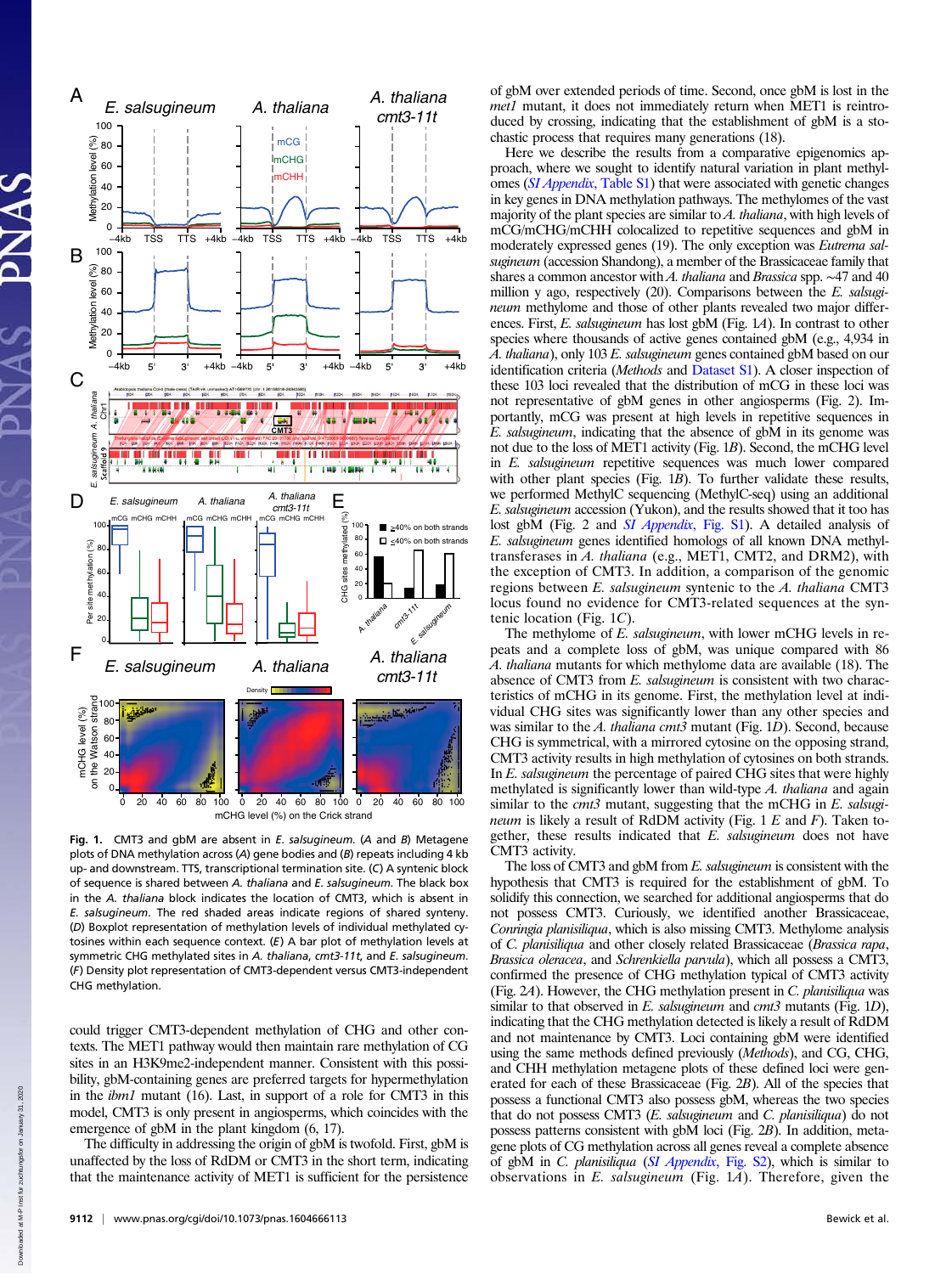

Fig. 2. CMT3 is required for CHG DNA methylation and establishment of gbM in angiosperms. (A) Similar to  $E$ , salsugineum, loss of CMT3 in C. planisiliqua leads to genome-wide reductions of CHG DNA methylation at a per-site level. Closely related species that possess CMT3 maintain higher per-site CHG DNA methylation compared with C. planisiliqua. (B) The loss of CMT3 also causes the loss of gene body methylation in C. planisiliqua. (C) The loss of CMT3 (–) in E. salsugineum and C. planisiliqua represents two independent events separated by at least 13.5 My; loss of CMT3 in C. planisiliqua and E. salsugineum occurred within the last 27.41 and 40.92 My, respectively (20). However, loss in C. planisiliqua could be more recent,  $\leq$ 12.27 My (20).

evolutionary relationship between these Brassicaceae species (Fig. 2C), the most parsimonious explanation is two independent losses of CMT3. Additionally, synteny between A. thaliana, C. planisiliqua, and E. salsugineum supports the hypothesis of unique events that led to the deletion of CMT3 in *C. planisiliqua* and *E. salsugineum* (*[SI Appendix](http://www.pnas.org/lookup/suppl/doi:10.1073/pnas.1604666113/-/DCSupplemental/pnas.1604666113.sapp.pdf)*, Fig. S3). Taken together, these results strongly suggest that CMT3 is involved in the establishment of gbM in angiosperms.

In addition to the identification of CMT3 as the enzyme correlated with the establishment of gbM, the methylome data generated here also provided insights into why only a subset of the genes in each plant genome contained gbM. Previous studies have shown that gbM genes tend to be expressed at moderate to high levels in  $A$ . thaliana (4, 5, 9). Similar results were found in all other plant species that contained gbM (19). These results indicated that the CMT3/KYP pathway might preferentially target moderately to highly transcribed genes. The mechanistic basis for this preference is not yet clear. It is possible that H3K9me2-containing H3 may be occasionally misincorporated into active genes during transcription-coupled nucleosome turnover. Alternatively, nucleosome movement during transcription may lead to the spreading of mCHG/H3K9me2 in flanking regions into active genes, as was described at the A. thaliana BONSAI gene (19).

A significant fraction of genes expressed at moderate to high levels did not contain gbM, indicating that active transcription in itself may not be sufficient to trigger gbM. A comparison of the DNA sequence content in gbM and unmethylated (UM) genes expressed at comparable expression levels ([SI Appendix](http://www.pnas.org/lookup/suppl/doi:10.1073/pnas.1604666113/-/DCSupplemental/pnas.1604666113.sapp.pdf), Fig. S4) revealed a difference in the frequency of CAG/CTG sites per kb of gene length; gbM loci had higher densities of these sites at a frequency of 60.2/kb compared with 45.4/kb for UM genes. These results indicate that gbM loci are potentially predisposed to accumulation of gbM because of their base composition in combination with transcriptional activity.

To obtain further evidence regarding the role of active transcription and sequence composition in the establishment of gbM, we took advantage of the availability of eighth-generation met1 epigenetic recombinant inbred lines (epiRILs) (21) and determined the characteristics of genes where gbM was reestablished. The epiRILs contain mosaic methylomes, including genomic regions with normal methylation from the wild-type parent and gbM-free regions from the met1 parent. Because there was very limited genetic variation between the wild-type and met1 parents, we determined the parental origin of each genomic region according to gbM patterns, similar to what was previously performed for the ddm1 epiRIL population (Fig. 3A and [SI](http://www.pnas.org/lookup/suppl/doi:10.1073/pnas.1604666113/-/DCSupplemental/pnas.1604666113.sapp.pdf) [Appendix](http://www.pnas.org/lookup/suppl/doi:10.1073/pnas.1604666113/-/DCSupplemental/pnas.1604666113.sapp.pdf), Fig. S5) (22, 23). Although mCG was reestablished in repetitive sequences in met1-derived regions, the vast majority of genes remained mCG-free, indicating that in most cases gbM has not returned (Fig. 3 B and C). A closer inspection identified some rare loci where gbM was partially restored. A total of 50, 10, and 29 genes were identified that accumulated >5% mCG methylation in met1 epiRIL-1, -12, and -28 lines, respectively (Fig. 3D). The loci where mCG returned rarely overlapped in the three epiRILs, indicating that the establishment of gbM is a slow and stochastic process. Consistent with the results described earlier, the genes with partially restored gbM tend to be moderately expressed and possess higher frequencies of CAG/CTG sites, indicating that genes with active transcription and higher densities of CAG/CTG sites might be more susceptible to the establishment of gbM.

gbM has been proposed to function in several steps in gene expression, such as suppressing antisense transcription, impeding transcriptional elongation and thus negatively regulating gene expression, or affecting posttranscriptional RNA processing such as splicing (5, 9, 24, 25). However, comparisons between RNA-seq data from met1 epiRILs and wild-type Col-0 revealed no evidence in support of these possibilities ([SI Appendix](http://www.pnas.org/lookup/suppl/doi:10.1073/pnas.1604666113/-/DCSupplemental/pnas.1604666113.sapp.pdf), Tables S2–[S4\)](http://www.pnas.org/lookup/suppl/doi:10.1073/pnas.1604666113/-/DCSupplemental/pnas.1604666113.sapp.pdf).

It is possible that the function of gbM has been masked by redundant contributions from other chromatin modification pathways. For example, H3K36me3 has been shown to function in suppressing cryptic transcriptional initiation and regulating splicing (26). We therefore created the triple mutant met1 sdg7 sdg8, in which both gbM and H3K36me3 were eliminated (27). RNA-seq experiments from met1 sdg7 sdg8 and wild-type Col-0 again failed to identify significant differences in mRNA expression, antisense transcription, or splicing variants in a comparison between gbM loci and UM loci ([SI Appendix](http://www.pnas.org/lookup/suppl/doi:10.1073/pnas.1604666113/-/DCSupplemental/pnas.1604666113.sapp.pdf), [Tables S5](http://www.pnas.org/lookup/suppl/doi:10.1073/pnas.1604666113/-/DCSupplemental/pnas.1604666113.sapp.pdf)–[S7](http://www.pnas.org/lookup/suppl/doi:10.1073/pnas.1604666113/-/DCSupplemental/pnas.1604666113.sapp.pdf)).

The effect of gbM on gene expression might only become detectable over an evolutionary timescale. The identification of plant species with no gbM provided a unique opportunity to test this possibility. We determined the gene set in the  $E$ . salsugineum genome that likely contained gbM before the loss of CMT3 by projecting orthologous A. thaliana gbM genes onto  $E$ . salsugineum, as they may have at one point possessed gbM in a common ancestor. RNA-seq analysis showed that E. salsugineum genes predicted to have contained gbM exhibited similar transcription levels to their A. *thaliana* orthologs (Fig. 4A). These results suggest that gbM may have a limited role in transcriptional regulation.

In addition to gene expression, gbM has also been proposed to function to prevent the histone variant H2A.Z from encroaching into gene bodies (9, 24). To test this hypothesis, chromatin immunoprecipitation sequencing (ChIP-seq) was performed using an H2A.Z antibody on chromatin isolated from E. salsugineum and A. thaliana leaves. The distribution pattern of H2A.Z in  $\overrightarrow{A}$ . thaliana was found to be highly consistent with previously published results (9, 24): In gbM genes, H2A. Z was enriched at the 5′ ends and absent from regions within genes that contained gbM; in non-gbM genes, H2A.Z could be found distributed throughout the gene bodies (Fig. 4B). Although gbM is presumably absent from E. salsugineum for a considerable amount of time, the distribution pattern of H2A.Z remained comparable to that in  $A$ . thaliana

Down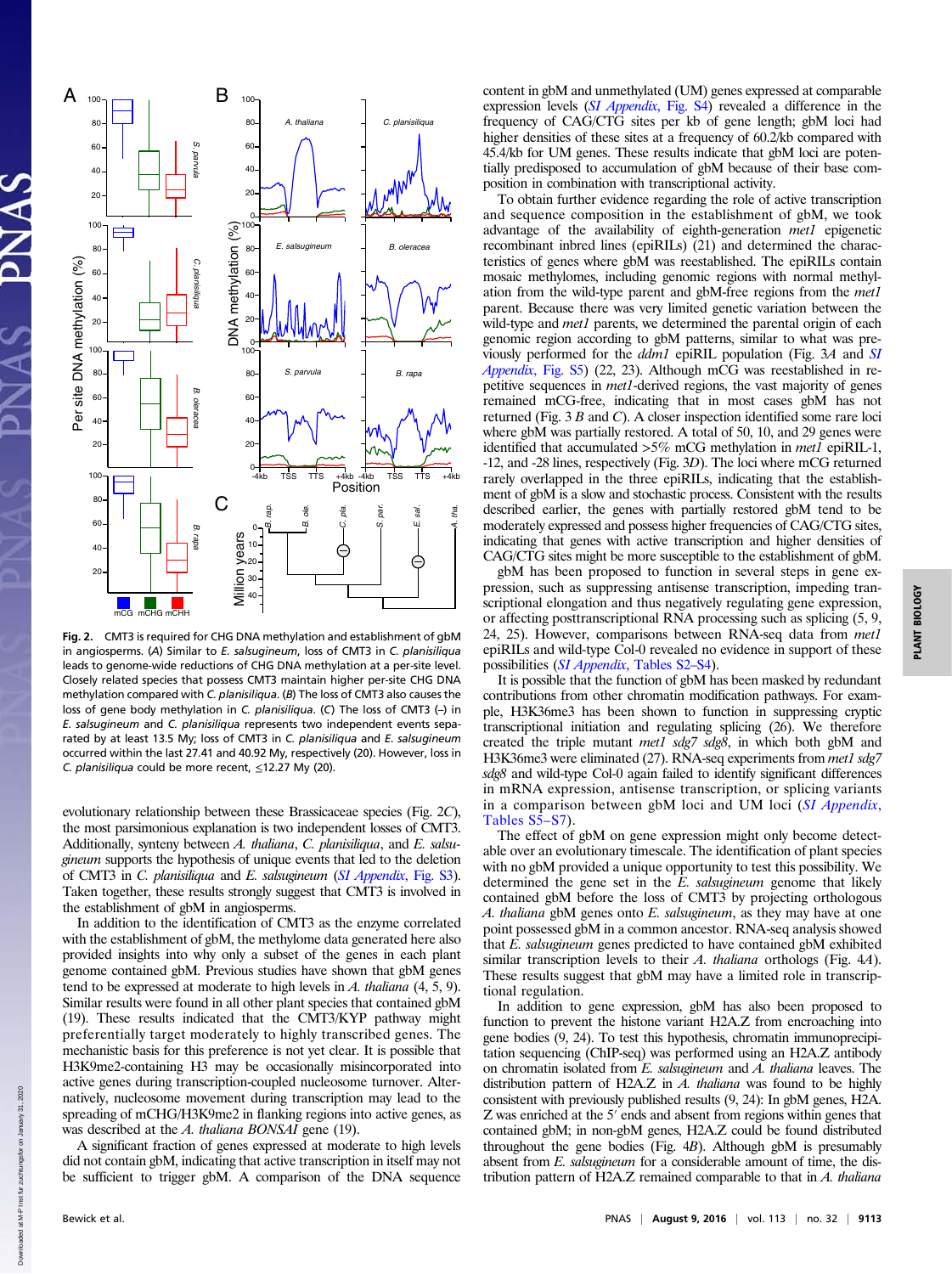

Fig. 3. De novo gbM accumulates incrementally over generational time. (A) A genetic map of met1 epiRIL line 1 using only the methylation status of gbM loci from wild-type Col-0 as markers. The orange line indicates the expected heterozygous methylation levels from Col-0 and met1 epiRIL-1. Thus, the blue line indicates inheritance of methylation from Col-0 (>1) or met1 epiRIL-1 (<1). (B and C) Metaplots of CG methylation in (B) genes and (C) transposons including 4 kb up- and downstream of the TSS and TTS from the Col-0– or the  $met1$ -derived regions of the epiRIL. (D) Examples of loci in  $met1$  epiRIL-1 where gbM has partially returned in loci that are located in met1-derived regions of the genome. Black arrows indicate where mCG returned.

(Fig. 4B). Measuring enrichment of H2A.Z in two independent met1 epiRILs revealed a similar result. The distribution and amplitude of H2A.Z were similar at a previously defined set of gbM loci regardless of whether the gene was inherited from the Col-0 or the met1 parental genome (Fig. 4C). The mechanistic basis for the correlation between H2A.Z and transcription levels is not clear. Regardless, these results showed that the loss of gbM over an evolutionary timescale has no effect on the distribution of H2A.Z.

The loss of gbM in E. salsugineum might be compensated by a redistribution of other histone modifications across gene bodies. Therefore, additional ChIP-seq experiments using antibodies against H3K4me3, H3K9me2, H3K27me3, H3K36me3, and H3K56ac were performed to test whether the absence of  $gbM$  in  $E$ . salsugineum affected the distribution of these histone modifications. However, no differences in distributions were observed when compared against A. thaliana (Fig.  $4 D$  and  $E$ ).

We propose that gbM might represent a by-product of errant properties associated with enzymes that can establish DNA methylation, like CMT3, and enzymes that can maintain it, such as MET1. Loss of IBM1, a histone demethylase, results in immediate accumulation of H3K9me2 and CHG methylation in gene bodies (16, 17). In fact, DNA methylome profiling of an ibm1-6 allele not only confirmed these results but also uncovered an increase of both CG and CHH methylation in gbM loci ([SI](http://www.pnas.org/lookup/suppl/doi:10.1073/pnas.1604666113/-/DCSupplemental/pnas.1604666113.sapp.pdf) [Appendix](http://www.pnas.org/lookup/suppl/doi:10.1073/pnas.1604666113/-/DCSupplemental/pnas.1604666113.sapp.pdf), Fig. S6). This indicates that in the absence of active removal of H3K9me2 from gene bodies, methylation in all cytosine sequence contexts accumulates. Failure to properly remove H3K9me2 accumulation from gene bodies of wild-type plants leads to recruitment of CMT3, which in turn methylates cytosines primarily in the CHG context but also enables methylation of CG and CHH sites ([SI Appendix](http://www.pnas.org/lookup/suppl/doi:10.1073/pnas.1604666113/-/DCSupplemental/pnas.1604666113.sapp.pdf), Fig. S6). Once methylation is present in the gene bodies it spreads throughout the gene body, as methylated DNA serves as a substrate for the SRA domaincontaining proteins KYP/SUVH4/SUVH5, which bind methylated cytosines and lead to continual methylation of H3K9 (28). The lack of gbM at the transcriptional start site (TSS) might be due to an inability of H2A.Z and H3K9me2 to co-occur in nucleosomes, which suggests that the primary role of H2A.Z is to prevent spreading of H3K9me2 into the TSS. This spreading mechanism is also consistent with the loci in met1 epiRILs, where gbM partially returned, seemingly in a directional manner (Fig. 3D). Therefore, over evolutionary timescales, gbM accumulates and is maintained and tolerated by the genome, as thus far it appears to have no apparent functional role and no deleterious consequences.

It cannot be proven that gbM has no functional role in angiosperm genomes, as it is possible that it has a yet-undiscovered function or that it serves to redundantly perform functions with other transcriptional processes. However, the absence of gbM in E. salsugineum and C. planisiliqua and their perseverance as species are clear evidence that this feature of the DNA methylome is not required for viability. DNA methylation of gene bodies is also found in mammalian genomes,



Fig. 4. Gene expression and histone modifications are not affected by the loss of gbM in E. salsugineum. (A) Comparison of gene expression levels between gbM and non-gbM within each species listed. Orthologs of gbM loci from A. thaliana were used to identify loci from E. salsugineum, and FPKM (fragments per kb of transcript per million mapped reads) values were plotted. (B) Metagene plots of H2A.Z enrichment in gbM versus unmethylated genes in A. thaliana (black line) and E. salsugineum (orange line). The y axis on the left is associated with A. thaliana, and the one on the right is associated with  $E$ , salsugineum. (C) Metagene plots of H2A.Z enrichment in two met1 epiRILs of gbM loci derived from either the Col-0 (dotted lines) or the met1 (solid lines) parent. (D and E) Heatmap representation of histone modification distributions and patterns in gene bodies of  $(D)$  A. thaliana and  $(E)$  E. salsugineum. The genes in each heatmap are ranked from highest to lowest expression levels. The vertical lines indicate the position of the transcriptional start and stop sites; 1 kb upstream of the TSS and downstream of the TTS are included in the heatmaps.

Down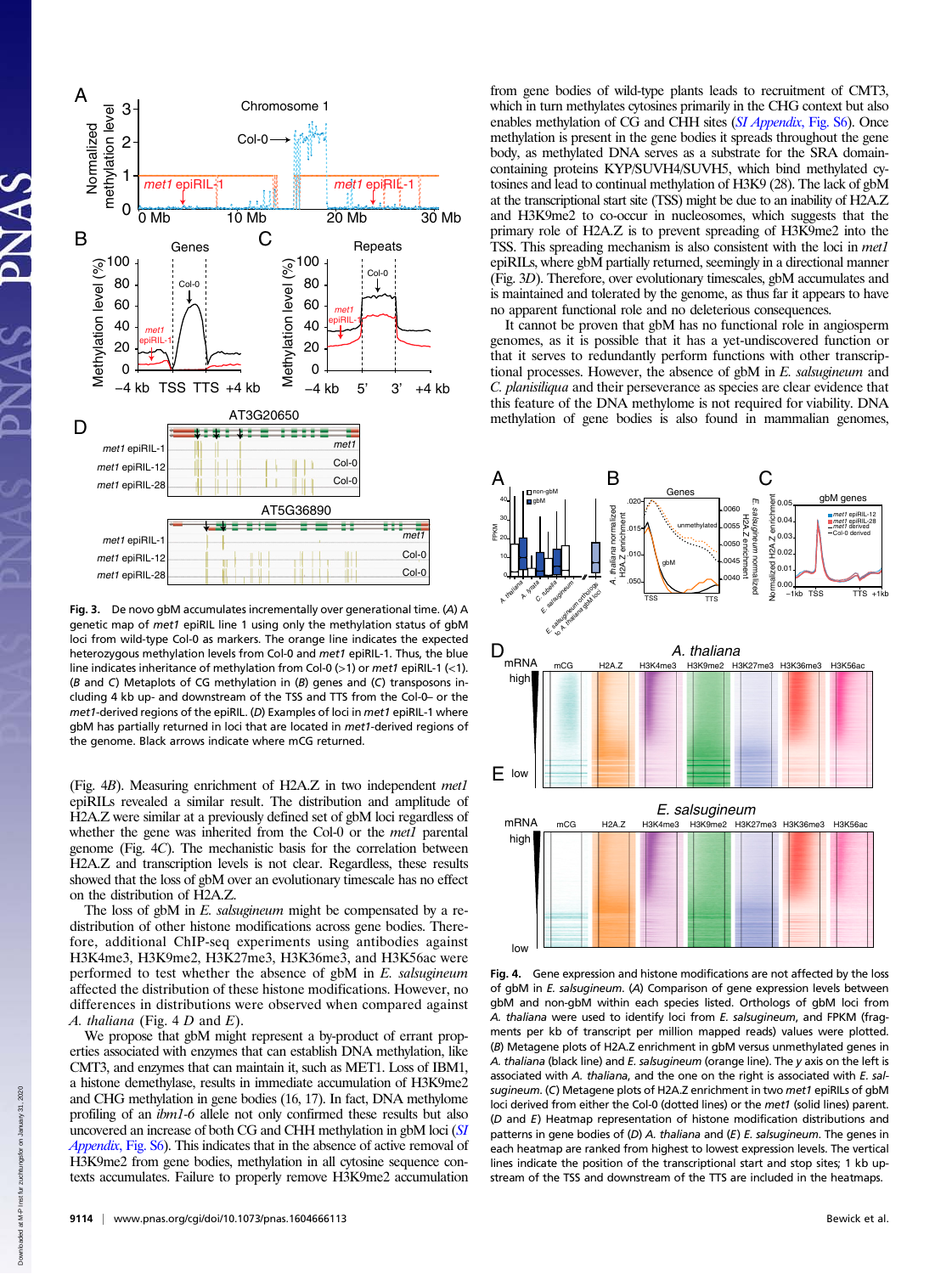although its distribution throughout transcribed regions and its mechanism for establishment are distinct from angiosperms. In mammals, the methyltransferase Dnmt3B binds H3K36me3 through its PWWP domain and catalyzes de novo methylation in gene bodies, which is then maintained by the maintenance methyltransferase Dnmt1 (29). Intriguingly, loss of methylation in gene bodies in a mouse methylation mutant did not result in global reprogramming of the transcriptome, as the correlation of mRNA levels between mutant and wild type was 0.9611 (30). Only a handful of differentially expressed loci were found. Therefore, although there is abundant DNA methylation of gene bodies in mammals and certain plant species, the evidence available thus far does not provide strong support for a functional role in gene regulation. Future studies of this enigmatic feature of genomes will be required to understand whether gene body methylation has a function or is simply a by-product of active DNA methylation targeting systems.

## Methods

MethylC-Seq Analysis. Genomes and annotations were downloaded from Phytozome 10.3 [\(phytozome.jgi.doe.gov/pz/portal.html\)](http://phytozome.jgi.doe.gov/pz/portal.html) (31). Transposon annotations for A. thaliana were downloaded from TAIR ([https://www.arabidopsis.](https://www.arabidopsis.org) [org\)](https://www.arabidopsis.org). MethylC-seq reads were processed and aligned, and sites were called using published methods (32). The genome was converted into a forward-strand reference (all Cs to Ts) and a reverse-strand reference (all Gs to As). Cutadapt 1.1.0 (33) was used to trim adaptor sequences, and then Bowtie 1.1.0 (34) aligned reads to the two converted reference genomes. Only uniquely aligned reads were retained, and the nonconversion rate was calculated from unmethylated reads aligned to the chloroplast genome or spiked in unmethylated lambda DNA. Summary statistics for each methylome sequenced are presented in *[SI Appendix](http://www.pnas.org/lookup/suppl/doi:10.1073/pnas.1604666113/-/DCSupplemental/pnas.1604666113.sapp.pdf)*. Table S1, A binomial test was then applied to each cytosine and corrected for multiple testing using the Benjamini–Hochberg false discovery rate (35). A minimum of three reads is required at each site to call it methylated. For the cmt3-11t and met1-3 methylation data, raw reads were downloaded from a previously published study (18).

Metagene Plots. The gene body was divided into 20 windows. Additionally, regions 4,000 bp upstream and downstream were each divided into 20 200-bp windows. Weighted methylation levels were calculated for each window (36). For gene bodies, only cytosine sites within coding sequences were included. For repeat bodies, all cytosine sites were included. The mean weighted methylation for each window was then calculated for all genes and plotted in R [\(https://](https://www.r-project.org/) [www.r-project.org/](https://www.r-project.org/)).

Analysis of mCHG Characteristic of CMT3 Activity. To create the plots for Fig. 1F, both strands of each CHG sequence were required to have a minimum coverage of at least three reads, and at least one of the CHG sites was identified as methylated, as described previously in MethylC-Seq Analysis. Methylation levels were calculated for each strand of the symmetric CHG site, and values were used to create a density plot using R. To perform the analysis presented in Fig. 1E, both strands of each CHG dinucleotide were required to have a minimum coverage of at least three reads, and at least one of the CHG sites was identified as methylated.

Identification of CG gbM Genes. Genes were identified as gbM [\(Dataset S1](http://www.pnas.org/lookup/suppl/doi:10.1073/pnas.1604666113/-/DCSupplemental/pnas.1604666113.sd01.xlsx)) using a modified version of the binomial test used by Takuno and Gaut (37). This approach tests for enrichment of CG, CHG, and CHH against a background level calculated from the entire set of genes. To do this, the total number of cytosines in each context (CG, CHG, CHH) with mapped reads and the total number of methylated cytosines called were calculated for the coding regions of each gene. Because species differ in genome size, TE content, and other factors, this analysis was restricted to coding sequences, and a single universal background level of methylation was calculated by combining data from all species and determining the percentage of methylated cytosines in each context for the coding regions. A one-tailed binomial test was then applied to each gene for each context testing against the background methylation level. Tested across tens of thousands of genes, there will be some false positives at the extremes. To control for this type I error, q values were calculated from P values by adjusting for multiple testing using the Benjamini–Hochberg false discovery rate. gbM genes were defined as having reads aligning to at least 20 CG sites, and a CG methylation  $q$  value <0.05 and CHG and CHH methylation  $q$  values >0.05. Thus, this test identifies gene-coding sequences that are enriched for mCG and depleted in mCHG and mCHH.

RNA-Seq Data Analysis. Raw FASTQ reads were trimmed for adapters and preprocessed to remove low-quality reads using Trimmomatic version 0.32

(38). Reads were aligned using TopHat version 2.0.13 (39) supplied with a reference GFF file and the following arguments: -I 50000 –b2-very-sensitive –b2-D 50. Transcripts were then quantified using Cufflinks version 2.2.1 supplied with a reference GFF file (40). For the A. thaliana samples, rRNA contaminants were removed using an A. thaliana rRNA database (41) using BLAT version 35 (42). Differentially expressed genes were determined by Cufflinks, requiring statistically significant changes and also by requiring a twofold (log2) change in gene expression.

Intron Retention Analysis. The A. thaliana TAIR10 GFF file was downloaded and intron entries were created. All gene annotation entries were removed except "gene," "mRNA," and "intron." Then, introns were renamed to exons before using TopHat and Cufflinks. Gene expression values and detection of differentially expressed genes were determined using the same process and criteria as described above for the detection of differentially expressed mRNAs.

Antisense Transcription Analysis. Using .bam files generated from RNA-seq alignments as described previously, reads that mapped to convergently transcribed genes were removed from all subsequent analysis. The TAIR10 GFF file was modified to generate an "antisense transcription annotation GFF file" by reversing the strand orientation of all annotated features. Using this file coupled with the filtered .bam files, we determined the prevalence of antisense transcription using the same process and criteria as described above for the detection of differentially expressed mRNAs.

Synteny Analysis Between A. thaliana and E. salsugineum. Whole-genome synteny between A. thaliana and E. salsugineum was determined using CoGe's (Comparative Genomics) SynFind program (43). A. thaliana chromosome 1, which harbors CMT3, and E. salsugineum scaffold 9 were identified as being syntenic. Finer synteny analysis was performed on A. thaliana chromosome 1 and 150 kb upstream and downstream of CMT3, and E. salsugineum scaffold 9, using CoGe's GEvo program (43).

Identifying Orthologs and Estimating Evolutionary Rates. Reciprocal best BLAST with an e-value cutoff of ≤1e-08 was used to identify orthologs. Individual protein pairs were aligned using multiple sequence comparison by logexpectation (MUSCLE) (44) and back-translated into codon alignments using the coding sequence. Insertion–deletion (indel) sites were removed from both sequences, and the remaining sequence fragments were concatenated into a contiguous sequence. A ≥30-bp and ≥300-bp cutoff for retained fragment length after indel removal and concatenated sequence length was implemented, respectively. Subsequently, substitution rates were calculated for sequence pairs between A. thaliana and E. salsugineum using the yn00 method implemented in phylogenetic analysis by maximum likelihood (PAML) (45).

Analysis of a met1 epiRIL Methylome and Generation of Epigenetic Maps. Each chromosome was split every 100 kb, and weighted methylation levels were computed from gbM loci in each bin for each met1 epiRIL and Col-0. Only cytosines in coding regions were used to compute methylation levels. For each bin, the midpoint of the methylation level in Col-0 was defined as the heterozygous methylation level. Methylation levels from each met1 epiRIL sample were divided by heterozygous methylation levels to normalize each bin. The horizontal line ( $Y =$ 1) was defined as the heterozygous line, and bins without any gbM loci were not assigned any values. Normalized met1 epiRIL methylation levels above the heterozygous line were regarded as being derived from the Col-0 parent, whereas data points below the line were regarded as being derived from the met1 parent. Bins located near cross-over events were excluded from subsequent analyses.

ChIP-Seq Data Analysis. Raw ChIP reads were trimmed for adapters and lowquality bases using Trimmomatic version 0.32. Reads were trimmed for TruSeq version 3 single-end adapters with a maximum of two seed mismatches, palindrome clip threshold of 30, and simple clip threshold of 10. Additionally, leading and trailing bases with quality less than 10 were removed; reads shorter than 50 bp were discarded. Trimmed reads were mapped to the TAIR10 genome using Bowtie2 version 2.2.3 with default options. Mapped reads were sorted using SAMtools version 1.2 (46) and then clonal duplicates were removed using SAMtools version 0.1.9. Remaining reads were converted to BED format with Bedtools version 2.21.1 (47).

Generation of H2A.Z Heatmaps and Metagene Plots. For heatmaps and metagene plots, intergenic regions, defined as the region between genes excluding 100 bp upstream and downstream of genes, were determined for both A. thaliana and E. salsugineum using the TAIR10 and Phytozome 10 E. salsugineum 173 version 1 annotations, respectively. Intergenic regions were broken into

Downloaded at M-P Inst fur zuchtungsfor on January 31, 2020

loaded at M-P Inst fur zuchtungsfo

Down

2020 January 31.